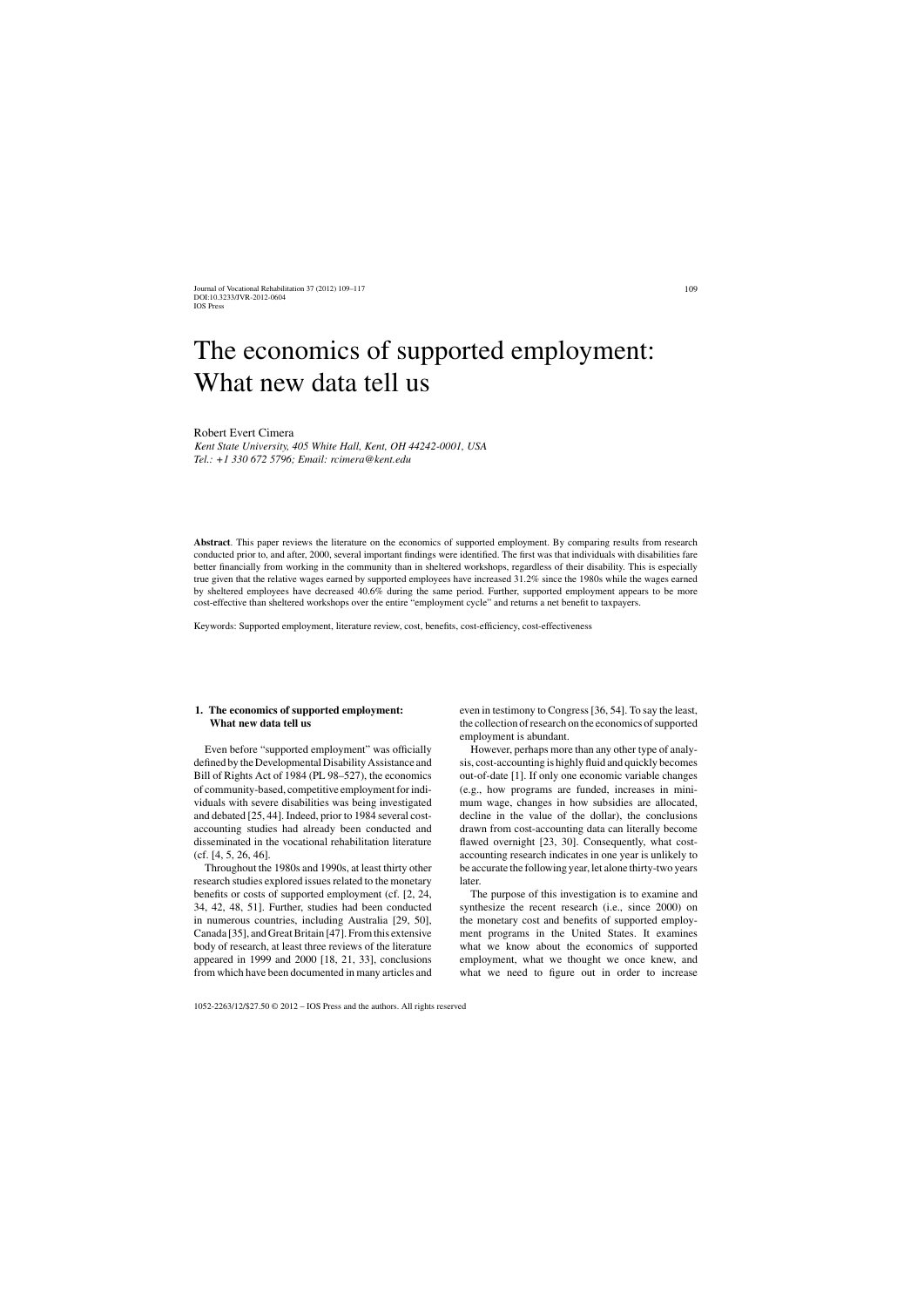rates of competitive employment among people with disabilities. Policy implications and future research are also discussed.

## **2. Questions explored in the supported employment literature**

## *2.1. Should people with disabilities work competitively in their communities?*

When supported employment was still in its infancy, many authors speculated that, while individuals with disabilities were capable of working competitively within their communities, they were better off financially by not doing so [4, 31, 45]. Specifically, these authors indicated that, as a result of working, supported employees would lose their governmental subsides and that this loss would be greater than the wages actually made.

During the 1980s and 1990s, numerous studies investigated this issue (cf. [5, 24, 27, 28, 32, 34]. The general conclusion drawn from these studies was that people with disabilities benefited more monetarily from working in their community than not working or working in sheltered workshops (i.e., supported employment was cost-efficient from the worker's perspective).

For example, Hill et al. [27] explored data on 214 supported employees in Virginia over a 94-month period. They found that these supported employees received an average of \$13,815 in benefits (i.e., gross wages earned and fringe benefits) and experienced \$7,000 in costs (i.e., forgone wages from sheltered workshops, reduction in governmental subsidies, and taxes withheld). This translated to a benefit-cost ratio of 1.97 (i.e., \$1.97 of benefit per \$1.00 of cost) or a per capita net benefit of \$6,815.

Since 2000, several new studies have explored this same question (cf. [10, 12, 20, 53]). Specifically, Cimera [10] investigated the monetary benefits and costs accrued by 104,213 supported employees with intellectual disabilities from 2002 to 2007. He found that these supported employees averaged a benefit-cost ratio of 4.20 and a monthly net benefit of \$475.35. Similar results were obtained regardless of whether or not supported employees had multiple disabilities. Supported employees without secondary conditions averaged a benefit-cost ratio of 4.27 and a monthly net benefit of \$489.83; whereas, supported employees with secondary conditions averaged benefit-cost ratios of 4.07 and a monthly net benefit of \$454.51.

Cimera and Burgess [20] investigated the monetary benefits and costs of 19,436 supported employees diagnosed with autism spectrum disorder (ASD). Their results were comparable to Cimera [10]. That is, supported employees with ASD incurred greater monetary benefits from working in their communities than monetary costs (i.e., average benefit-cost ratio of 5.28; average monthly net benefit of \$643.20). Further, these results were not significantly influenced by the presence of secondary conditions.

Utilizing identical cost-accounting methodology as previous research, some of these recent studies had two decisive advantages over the research conducted in the 1980s and 1990s. First, they had significantly larger sample sizes. In fact, Cimera [10, 12] and Cimera and Burgess [20] incorporate data on the entire *population* of supported employees who were funded by vocational rehabilitation from 2002 to 2007. So the cost figures presented were not subject to sampling error. Second, the data analyzed came from throughout the United States and its territories, so their findings were not influenced by the variations in programmatic costs that occur between regions [37].

Taken in total, the recent cost-analysis research on the worker's perspective collaborate the findings of studies conducted in the 1980s and 1990s – individuals with disabilities experience greater monetary benefits than costs when working in the community. Further, this cost-efficiency appears to be regardless of type of disability and the presence of secondary conditions. Put simply, working in the community makes economic sense for people with disability regardless of their diagnoses.

When the 1980s and 1990s cost-accounting studies are compared to more contemporary data, a surprising finding immerges – the cost-efficient of supported employment from the worker's perspective appears to be increasing over time. For example, in 1987, Hill et al., found that 214 supported employees with intellectual disabilities earned an average of \$1.43 per \$1 that they lost as a result of working in the community. As already reported, two decades later, Cimera [10] found this figure to be \$4.20 for the same population. This is an increase of 269.2%.

Given that the methodologies utilized by these authors were analogous, it is likely that this rise in costefficiency is primarily the result of the increase in wages earned by supported employees. In the 1980s, supported employees with intellectual disabilities earned an average of \$3.15 per hour [32]. By the 2000s, this figure rose to \$7.15 [10].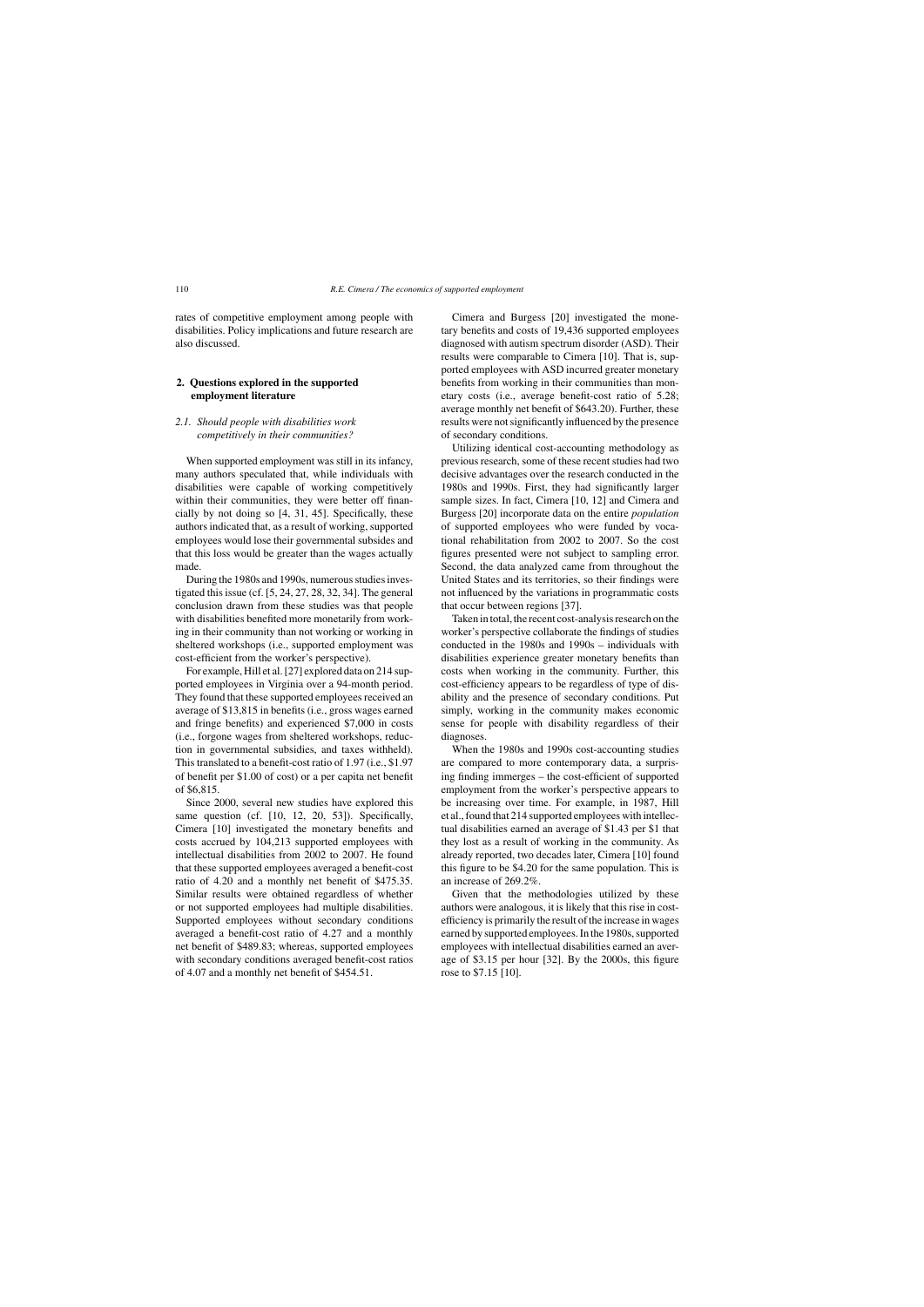Conversely, the hourly wages earned by sheltered employees have remained relatively unchanged over this period. In the 1980s, Lam [34] found that sheltered employees earned \$1.17 per hour. A recent multi-state study [40] found that the average sheltered employees earned \$101 while working 74 hours per month, which corresponds to a mean hourly wage of \$1.36. In other words, over twenty years, the rate of hourly pay experienced by sheltered employees increased by only 19 cents. After adjusting for inflation, these gains disappear; \$1.17 in 1986 would be the equivalent to \$2.29 in 2009. So the relative value of what sheltered employees earned actually *decreased* by 40.6% since the 1980s while the relative value of wages earned by supported employees *increased* by 31.2%

Although, research has consistently shown that supported employment produces more monetary benefits than costs, there is an important caveat to this finding. While the wages earned by supported employees rose continuously over the years and are significantly higher than what can be expected in sheltered workshops, supported employees are still making wages that will not keep them out of poverty. For instance, Cimera [10] found that supported employees with intellectual disabilities only earned an average of \$623.77 per month (i.e., \$7,485.24 annually). Cimera and Burgess [20] found that supported employees with ASD earned \$793.34 per month (i.e., \$9,520.08 annually). According to the U.S. Department of Health and Human Services [55], a family of one living in the 48 contiguous U.S. States needs to earn \$10,830 annually to stay above the "poverty line". On this measure, supported employment doesn't measure up to expectations. Clearly, more needs to be done to develop positions in the community for supported employees that pay a livable wage.

## *2.2. Is supported employment cost-efficient from the taxpayers' perspective?*

Compared to the worker's perspective, there was far less consensus in the pre-2000 cost-accounting literature regarding whether supported employment is cost-efficient for taxpayers. Some studies found that supported employment generated more monetary benefits than cost (cf. [26–28, 38, 52]. Others found that the opposite was true (cf. [24, 41, 43, 49]).

For instance, Hill and Wehman [26] analyzed the employment outcomes of 90 supported employees placed in the community in Virginia over a 47-month period. They found that these individuals generated gross benefits of \$620,576 (i.e., per capita gross benefits of \$6,895) and gross costs of \$530,200 (i.e., per capita gross costs of \$5,891) for a net benefit of \$90,376 (i.e., \$1,004 per person) or a benefit-cost ratio of 1.17. In other words, according to Hill and Wehman's data, for every \$1 relinquished, taxpayers received \$1.17 back in the form of taxes paid, reduced governmental subsidies, and decreases in alternative program costs.

Conversely, Rusch et al. [43] examined the benefits and costs of 729 supported employees in Illinois over 48 months and found that these individuals generated a gross benefit to taxpayers of \$6,471,561 (i.e., per capita gross benefit of \$8,877). They also generated a gross cost of \$8,418,448 (i.e., per capita gross cost of \$11,548), for a net *cost* to taxpayers of \$1,946,887 (i.e., \$2,671 per supported employee) and a benefit-cost ratio of 0.77. The explanation for these divergent conclusions becomes clear with two critical findings from studies conducted after 2000.

First, the post-2000 literature determined that the costs of supported employment differed significantly across the country. For instance, Cimera [8] found that within the same state, supported employment program produced wildly divergent benefit-cost ratios ranging from 1.79 to 0.18. Further, when examining the cost of supported employment throughout the United States, Cimera [9] found that rates of cost-efficiency varied dramatically from location to location. Supported employees in Nebraska returned \$2.77 to taxpayers for every dollar of cost, whereas supported employees from Illinois returned only \$0.63. This disparity in cost could explain why pre-2000 studies conducted in Illinois (cf. [39, 43, 49]) produced significantly different results than studies in Virginia (cf. [26, 28, 52] or New York (cf. [41]).

The second critical finding from the post-2000 literature involves the cost-trend of supported employment, or when in the supported employment process most expenditures occur. Cimera [13] examined the cumulative costs generated by 56 supported employees with intellectual disabilities over one "employment cycle;" that is, the point at which a person enrolls in supported employment to the point at which they exit supported employment or change positions within the community. He found that the costs generated did not occur uniformly from month to month. Instead, initial costs started high (e.g., 11.8% of total costs occurring within the first three months) and then decreased substantially over time (e.g., only 1.1% of total costs occurring during the last three months).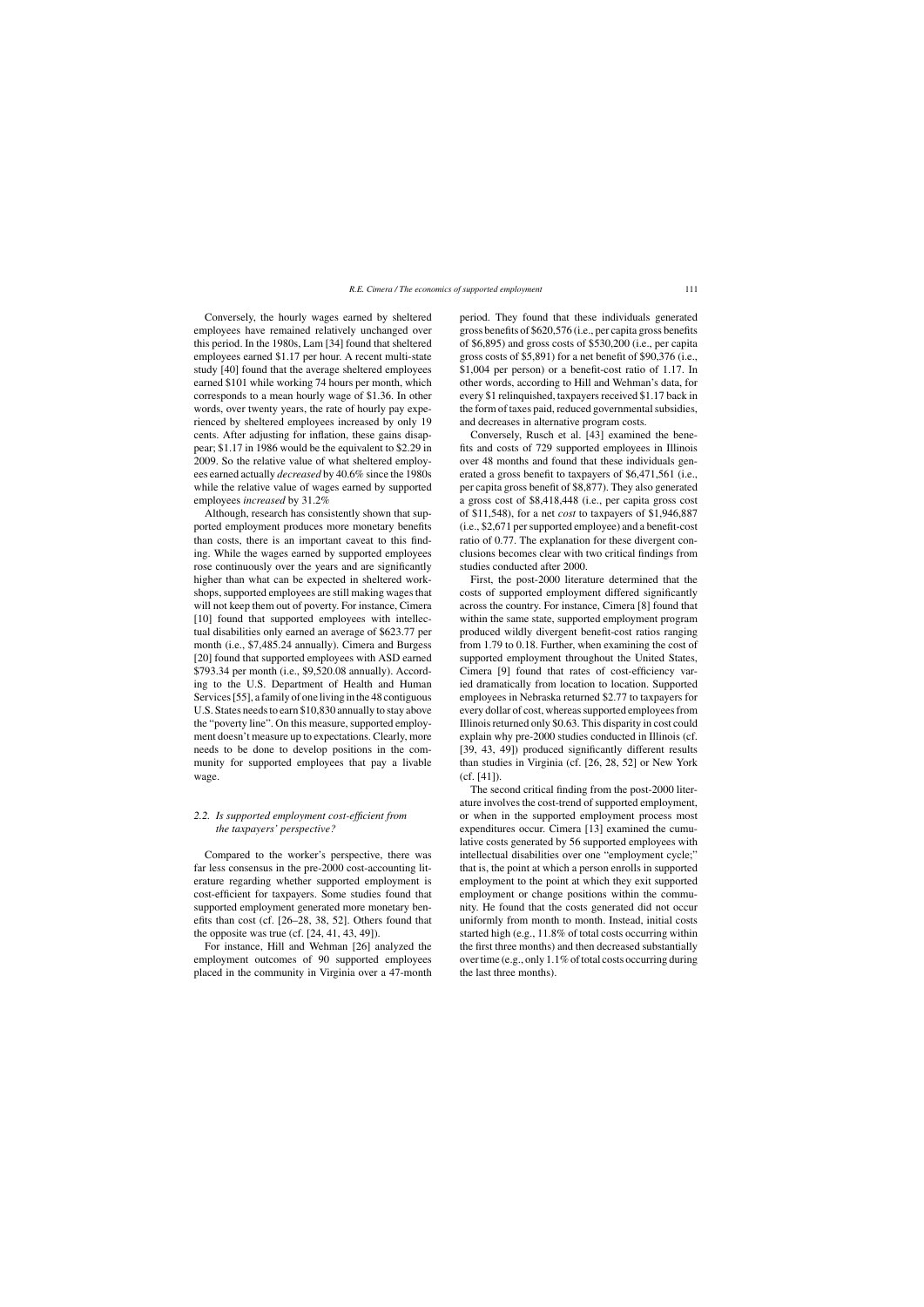These findings indicate that the period in which costs are analyzed has a marked effect on supported employment's reported cost-efficiency. If a researcher examines the costs of supported employment during the first few months an individual is in the program, supported employment will likely be seen as inefficient (i.e., costs higher than benefits). However, if a researcher analyzes costs at the tail end of the supported employee's vocational cycle, supported employment will likely appear cost-efficient (i.e., benefits higher than costs). Unfortunately, most of the cost-efficiency studies on supported employment do not indicate when during the employment cycle data were gathered. Consequently, it is unclear as to how to interpret their findings. In order to determine supported employment's actual cost-efficiency, the entire employment cycle has to be investigated.

In addition to examining the entire employment cycle, research effectively investigating the costefficiency of supported employees from the taxpayers' perspective must also examine data from across the country in order to avoid the regional affects identified earlier. Unfortunately, to date, there has yet to be a national study focusing on the entire employment cycle of a large number of supported employees. However, given what is known about the cost-trend of supported employment, a reasonable approximation of supported employment's cost-efficiency to taxpayers can be ascertained.

As indicated, research has shown that the majority of costs occur during the initial phases of supported employment (e.g., assessment, job development, initial training). Further, costs decrease once follow along services begin [13]. Therefore, if supported employment is cost-efficient while the lion's share of the costs are being accrued, supported employment must also be cost-efficient when per capita costs decrease, since the monetary benefits of supported employment (e.g., reduction in subsidies, taxes paid, and forgone alternative program costs) remain relatively constant.

Cimera [11] examined all 231,204 supported employees served by vocational rehabilitation throughout the United States from 2002 to 2007. He found that supported employees returned an average of \$1.46 per \$1.00 of taxpayer costs. Further, all disability groups examined (e.g., mental illnesses, physical disabilities, autism, sensory impairments, intellectual disabilities, and TBI) were found to cost-efficient. Individuals with "other learning difficulties" returned an average of \$2.20 per dollar of taxpayer cost (i.e., the most costefficient group examined), while individuals with TBI returned \$1.17 (i.e., the least cost-efficient group examined). Moreover, when individuals with and without secondary conditions were examined, Cimera found that, in each analysis, supported employees were costefficient from the taxpayers' perspective.

It should be noted that this study only examined costs resulting from services funded by vocational rehabilitation and not costs from follow along services, which are funded by other sources. Yet, vocational rehabilitation tends to fund the "up front" costs of supported employment (e.g., vocational assessment, job development, and initial training) that, as previously discussed, contain the majority of the cumulative costs generated by supported employees throughout their entire employment cycle. Therefore, if supported employment is cost-efficient from the taxpayers' perspective during this period, it must also be cost-efficient if all other, less costly, services were included within the analyses. Even so, the field would gain significantly from a nationwide benefit-cost analysis examining all cumulative costs generated by all supported employees.

## *2.3. Which is more cost-effective, supported employment or sheltered workshops?*

Another issue frequently debated within the supported employment literature is whether supported employment costs less (i.e., is more cost-effective) than programs found in segregated settings, such as sheltered workshops. Prior to 2000, only a handful of studies examined this question (cf. [34, 37, 38]).

For example, Lam [34] compared the costs generated by 50 supported employees and 50 sheltered employees with "developmental disabilities". He found that, overall, individuals generated less cost in supported employment. More precisely, the average per capita cost of supported employment was \$654.42 compared to \$1,345.48 for sheltered workers. However, Lam also determined that, when cost-per-hour-worked was examined, individuals with more significant disabilities were cheaper to serve in segregated settings (\$4.66 versus \$7.53 per hour worked). Because Lam only examined costs during a three-month period, and not during the workers' entire employment cycle, he may have inflated supported employment's costs for reasons previously discussed.

Since 2000, four studies have examined the total cumulative cost generated by supported and sheltered employees from the moment they enter their respective programs to the moment they left or changed positions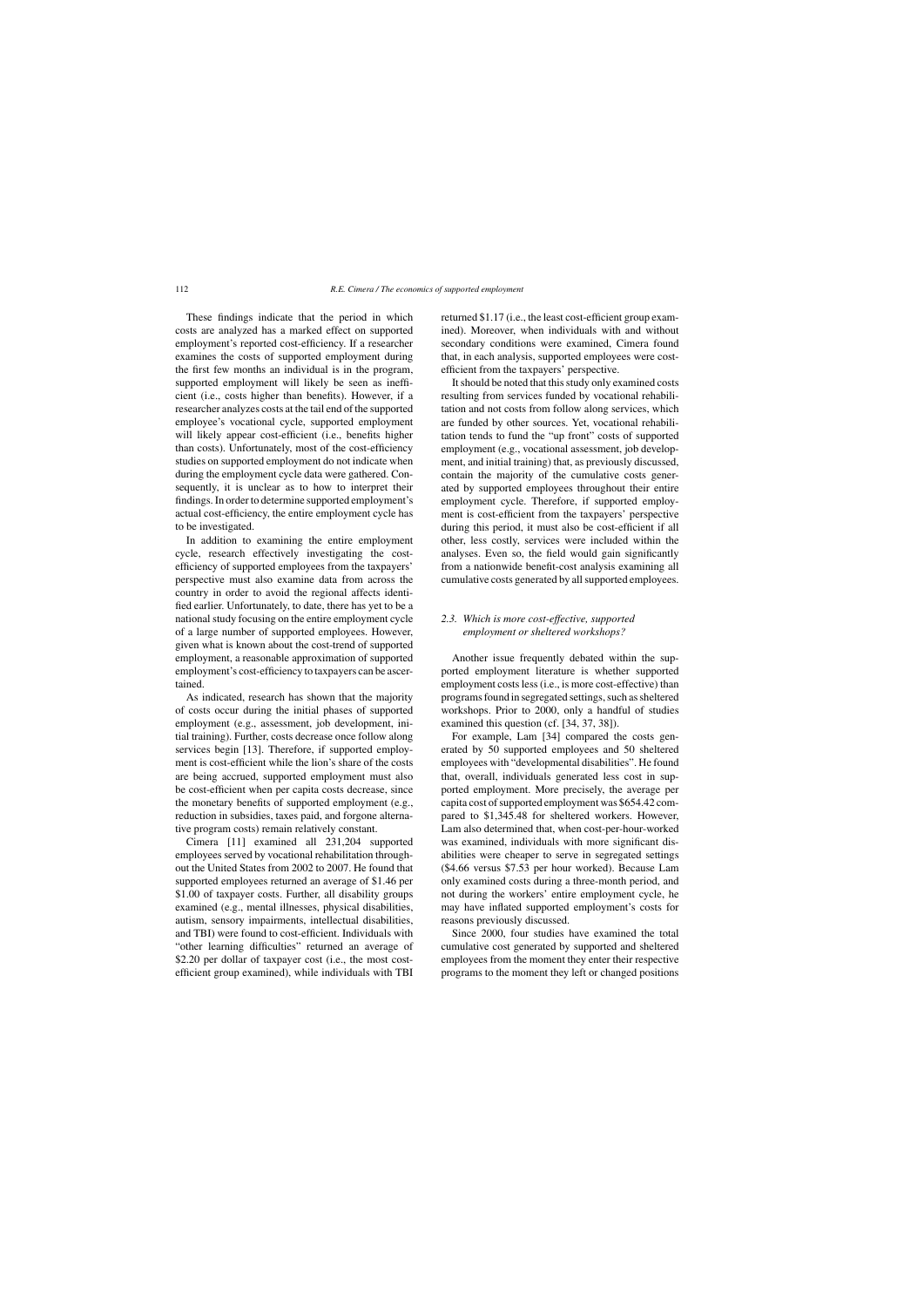in the community [7, 13–15]. In each case, supported employment was more cost-effective than sheltered workshops.

For instance, Cimera [7] examined the cost and outcomes (e.g., wages earned) achieved two groups of 46 supported and sheltered employees who were matched together based upon identical demographics across nine variables (e.g., age, gender, diagnoses, employment status, self-injurious behaviors, offensive behaviors, communication skills, and toileting skills). He found that supported employees generated an average cumulative cost of \$23,459 compared to \$44,433 for sheltered employees. Further, when cost-per-month of service, cost-per-hour worked, and cost-per-dollar earned were compared, supported employees were more cost-effective in the majority of the cases examined. This was also true when the author examined the outcomes of 29 individuals who were in both supported and sheltered employment at the same time. In each analysis, these individuals were more costeffective when served in community-based settings. The other cost-effectiveness studies [13–15] found similar results – over the entire employment cycle, supported employment is more cost-effective than sheltered workshops.

However, all of the cost-effective studies published since 2000 were conducted in only one state (i.e., Wisconsin). Consequently, their results may be influenced by the regional factors discussed earlier. In order to better explore this question, a multi-state analysis examining the cumulative costs of each program will need to be undertaken.

## *2.4. How can supported employment become more effective and efficient?*

One topic that has gained considerable attention in the literature since 2000 is how to make supported employment more cost-efficient and cost-effective. Several methods for reducing costs while improving outcomes have been explored.

For instance, Cimera [17] examined the effect of non-disabled coworker involvement in the training of 111 supported employees. He found that while having coworkers train supported employees did not influence cost-efficiency, it did appear to increase the length of time supported employees were employed by 12.36 months.

Another study investigated four supported employment agencies participating in a "natural supports initiative" (NSI) that reimbursed job coaches for fading support from supported employees by using preapproved natural supports strategies [16]. Agencies participating in the NSI reduced the cost of training supported employees by 57.6%.

Another method for reducing the costs of supported employment while increasing the outcomes achieved by supported employees appears to be involving students with disabilities in community-based transition programs while in high school. Specifically, Cimera [8] examined two groups of supported employees (i.e., supported employees who had community-based transition experiences in high school versus supported employees who had only in-school transition services). He found that supported employees who had communitybased transition services generated 32.4% fewer costs and kept their jobs 3.4 months longer than supported employees who had only in-school transition services.

Finally, not referring individuals to sheltered workshops prior to enrolling them in supported employment has also been found to decrease costs while increasing outcomes. Cimera [6] examined two matched pairs of 9,808 supported employees with intellectual disabilities. One group had previously been in sheltered workshops. The other group had not. Individuals from each group were matched based upon their diagnosis, the presence of secondary conditions, and gender. When these matched pairs were compared, individuals who were not previously in sheltered workshops were found to cost 42.5% less to serve than individuals who had been in a sheltered workshop (i.e., \$4,543 versus \$7,895). Further, individuals who had not been in sheltered workshops earned more per week than their matched pairs who had been in sheltered workshops (\$137.20 versus \$118.55).

Cimera et al. [22] found similar results for individuals with autism spectrum disorder (ASD). Specifically, when examining the costs and outcomes achieved by 430 supported employees with ASD, Cimera et al. found that supported employees with ASD who had not been in sheltered workshops cost 59.8% less to serve than similar supported employees who had been in sheltered workshops (\$2,441 versus \$6,065). Further, they earned significantly more wages per week (\$191.42 versus \$129.36).

The authors speculated that individuals with disabilities learn counter-productive skills or behaviors while in sheltered workshops. These then have to be "unlearned" in order for the worker to be successful in the community, which results in significantly more job coaching. More job coaching results in greater programmatic cost to the taxpayer.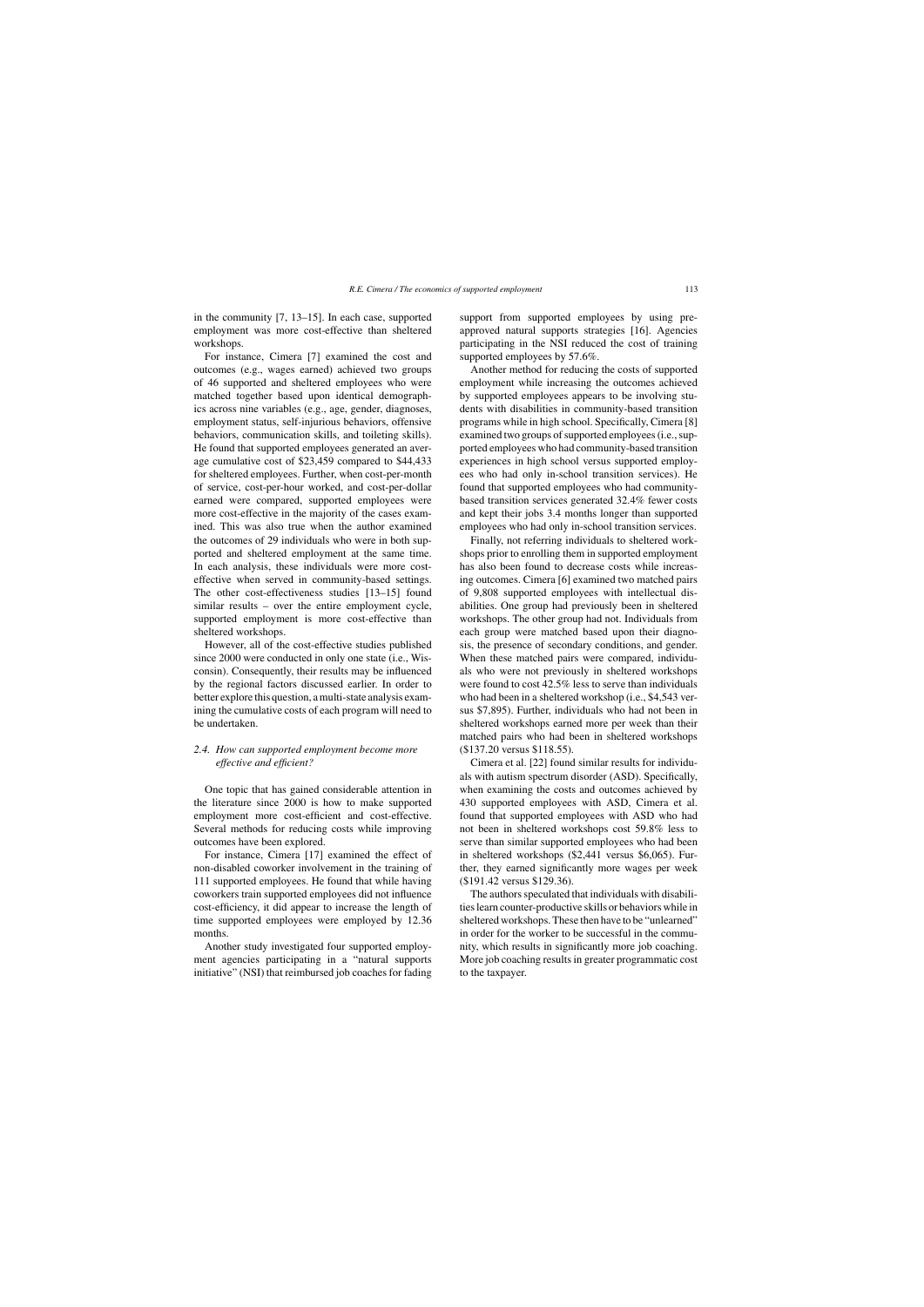These potential savings are not trivial. In 2006, agencies spent over \$709 million funding supported employment programs [3]. If implemented nationwide, the strategies outlined here, which resulted in a reduction of programmatic costs ranging from 32.4% to 59.8%, could fund between 9,790 and 18,070 additional supported employees throughout their entire employment-cycle without any added funding by taxpayers (e.g., using the \$23,459 figure for cumulative costs found by [8]). Moreover, these additional supported employees would return even more monetary benefits to taxpayers in the form of taxes paid and forgone sheltered workshop costs. In other words, improving supported employment's cost-effectiveness is in everybody's best interests.

Although these studies present promising results, more needs to be done to investigate the issue of decreasing supported employment's costs while improving rates of employment, tenure, and wages earned by supported employees. Among others, areas of future research may include how effective job development strategies can result in better outcomes for supported employees and how private, for-profit, adult service programs perform compared to public, nonprofit, programs.

## **3. Discussion**

From the analysis of cost-accounting literature on supported employment presented here, several significant findings arise. The first is that individuals with disabilities are far better off financially by working in their communities than working in sheltered workshops. This is of no surprise.

In the 1980s, many authors feared that earning a competitive wage would decrease the amount of subsidies individuals would receive and that there would be a net loss (cf. [4]). However, not only has research consistently found that the monetary benefits of working exceed the corresponding costs by as much as five to one [20], but it also determined that the wages earned by supported employees have increased substantially since the 1980s while the relative wages earned by sheltered employees have decreased. Moreover, some research has even found that the amount of governmental subsidies received actually increases after enrolling in supported employment, perhaps due to the advocacy of job coaches [9, 43].

However, although working in the community is far more financially advantageous than working in sheltered-setting, the wages currently being earned by supported employees do not allow them to live out of poverty. This is one of supported employment's greatest failings. Employment for the sake of getting out of the house and doing something productive is all well and good; however, people with disabilities need to be able to earn a wage that they can live on. Presently, the average supported employee is unable to do this.

Although the literature investigating the costefficiency of supported employment from the taxpayers' perspective is less convincing than from the worker's perspective, recent research strongly suggests that supported employment returns approximately \$1.46 per dollar of taxpayers' cost. Additionally, supported employees, in general, appear to be costefficient regardless of their disability and the presence of secondary disabilities. Nonetheless, there are three important caveats to these findings.

The first is that supported employment is only costefficient in relation to sheltered workshops. That is, if the savings from not funding sheltered workshops were taken out of the equation, every study reviewed here would have found that supported employment had greater costs than benefits to the taxpayer. Therefore, if the cost-efficiency of sheltered workshops improved or sheltered workshops were no longer an alternative program, the cost-efficiency of supported employment would decrease.

The second caveat is that research has found that certain populations of supported employees may not be cost-efficient in some states. Specifically, Cimera [9] found that individuals with intellectual disabilities are cost-efficient from the taxpayers' perspective in all states except, Indiana, Arizona, Hawaii, Washington, Wisconsin, California, and Illinois. This raises the question of why. What makes some state and localities more cost-efficient at providing supported employment services than others? It also raises the question, "Are there other disabilities (e.g., ASD or TBI) that are not cost-efficient to taxpayers in some states?" Future research will need to address both of these issues.

Finally, supported employment is only cost-efficient from the taxpayers' and worker's perspectives if supported employees become employed in the community. Unfortunately, rates of employment among people with disabilities remain low. Only 33.5% of individuals seeking services from vocational rehabilitation become employed by the time their cases are officially closed [19]. Quite simply, this figure has to be increased. The more people with disabilities who become gainfully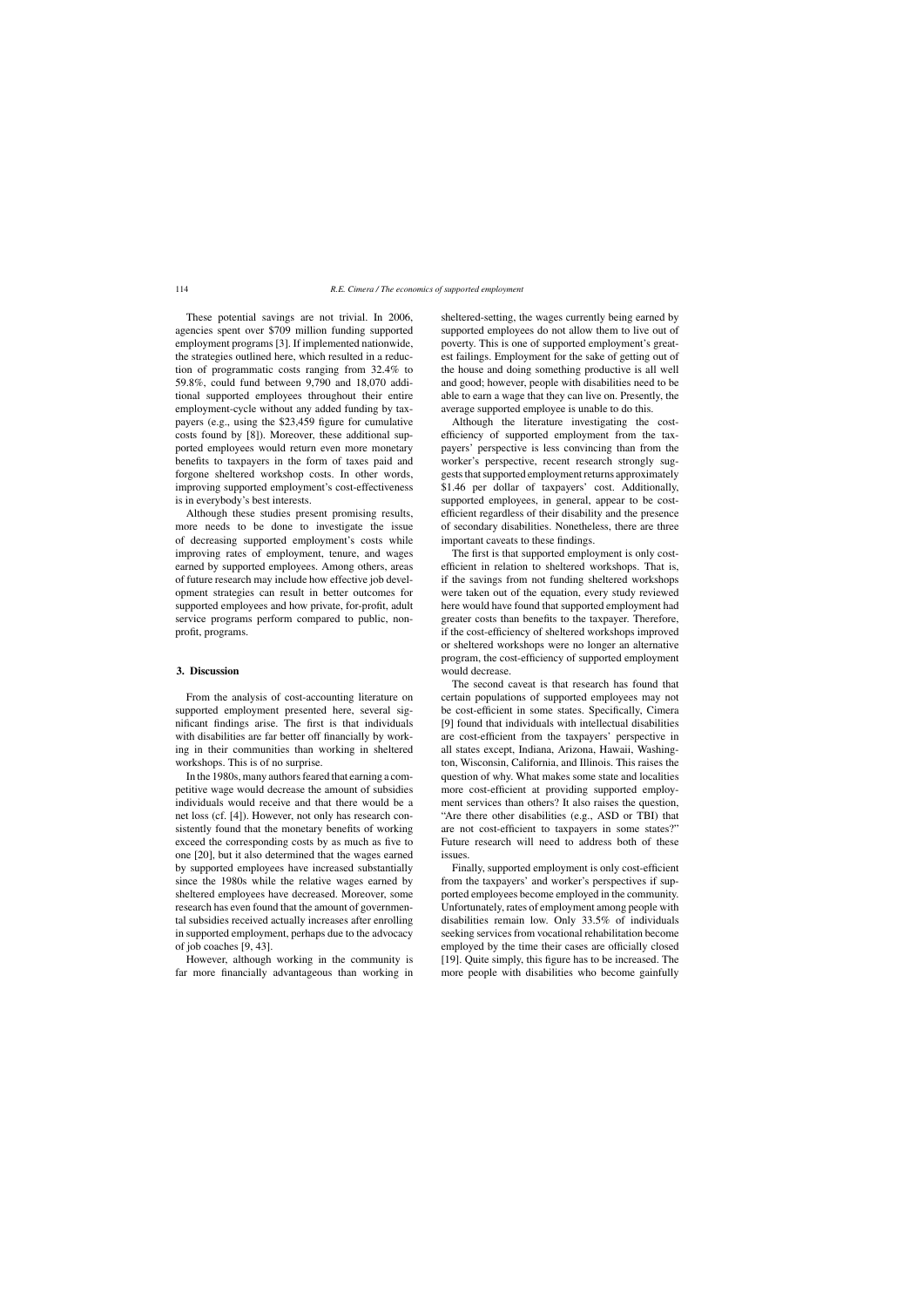employed within their communities, the greater the benefits to them and the taxpayer.

In addition to finding that supported employment is cost-efficient from the worker's and taxpayers' perspectives, this review of the available literature also suggests that supported employment is more cost-effective than sheltered workshops. This was the case whether cumulative costs, cost-per-hours worked, dollar earned, or month of service were compared. Unfortunately, these findings are based upon data from only one state (i.e., Wisconsin) and, as noted earlier, cost and outcomes of supported employment vary considerably across the United States. Consequently, these findings may not be indicative of programs elsewhere. A multi-state research project will need to be undertaken in order to address this issue with greater certainty.

Moreover, the comparisons between sheltered and supported employment are based upon the populations of individuals presently being served by both programs. It may be that there are individuals with certain disabilities, or combination of disabilities, who are served primarily by sheltered workshops and not supported employment. In other words, perhaps there is a "creaming effect" where the most competent workers go into supported employment while those with more limited skills and challenging behaviors enter sheltered workshops. Additional research needs to determine if there are populations who are served more cost-effectively in segregated programs.

Finally, this review examined the literature on methods for reducing supported employment's costs while increasing outcomes achieved by supported employees. Several strategies appear promising, including utilizing natural supports training strategies and having students participate in high school community-based transition programs. However, the most surprising method identified thus far is not having individuals with disabilities in sheltered workshops.

The fact that two nationwide studies found that supported employees who used to be in sheltered workshops cost more to serve and achieve poorer vocational outcomes than supported employees who were never in segregated programs is very telling for policymakers. One would have to conclude that sheltered services are no longer viable training programs that "prepare" individuals with disabilities for competitive employment. The only remaining rationale for their use is in the capacity of adult daycare where participants can earn less now than they could have thirty years ago.

As abundant as the cost-accounting literature on supported employment is, there are considerable holes that need to be filled. Many of these have already been outlined (e.g., the need for national comparisons between supported and sheltered employees). However, many others remain. For instance, little is known about the employer's cost-accounting perspective. Is it cost-effective for them to hire supported employees compared to more traditional workers? Few studies have examined this critical issue in detail. Further, no recent research has looked at the different models of supported employment (e.g., enclaves, mobile work crews, etc.). Consequently, it is unclear as to which model provides the most effective and efficient services.

However, the holy grail of supported employment cost research is determining why some states and agencies are able to provide very cost-effective and efficient services while other do not. If researchers can ascertain why Nebraskan supported employees, for example, generate an average monthly net benefit of \$481.17 and a benefit-cost ratio of 2.77 while supported employees from Illinois generate an average monthly net *cost* of \$364.88 and a benefit-cost ratio of 0.63, perhaps more individuals with disabilities can become employed with fewer expenditures to the taxpayer. In such a situation, everybody wins. Yet, to date, research in this area is still lacking.

#### **4. Conclusions**

In this era of fiscal uncertainty, politicians and policymakers will look even closer at the monetary costs and benefits of human service programs. Programs that can show positive returns on the taxpayers' investment will undoubtedly fare better in budget battles than programs that are not cost-effective or cost-efficient, or have no data one way or another. If supported employment, and workers with disabilities, are to thrive, these issues need to be continuously explored, not just to figure out how cost-effective or cost-efficient programs are, but also how can they become even better.

### **References**

- [1] Boardman AE, Greenberg DH, Vining AR, Weimer DL. Costbenefit analysis: Concepts and practice. Upper Saddle River, NJ: Pearson; 2006.
- [2] Bond GR, Dietzen LL, Vogler K, Katuin CH, McGrew JH, Miller LD. Toward a framework for evaluating cost and benefits of psychiatric rehabilitation: Three case examples. Journal of Vocational Rehabilitation. 1995;5:75-88.
- [3] Braddock D, Hemp R, Rizzolo MC. State of the States in Developmental Disabilities, 2008. Boulder, CO: The University of Colorado; 2008.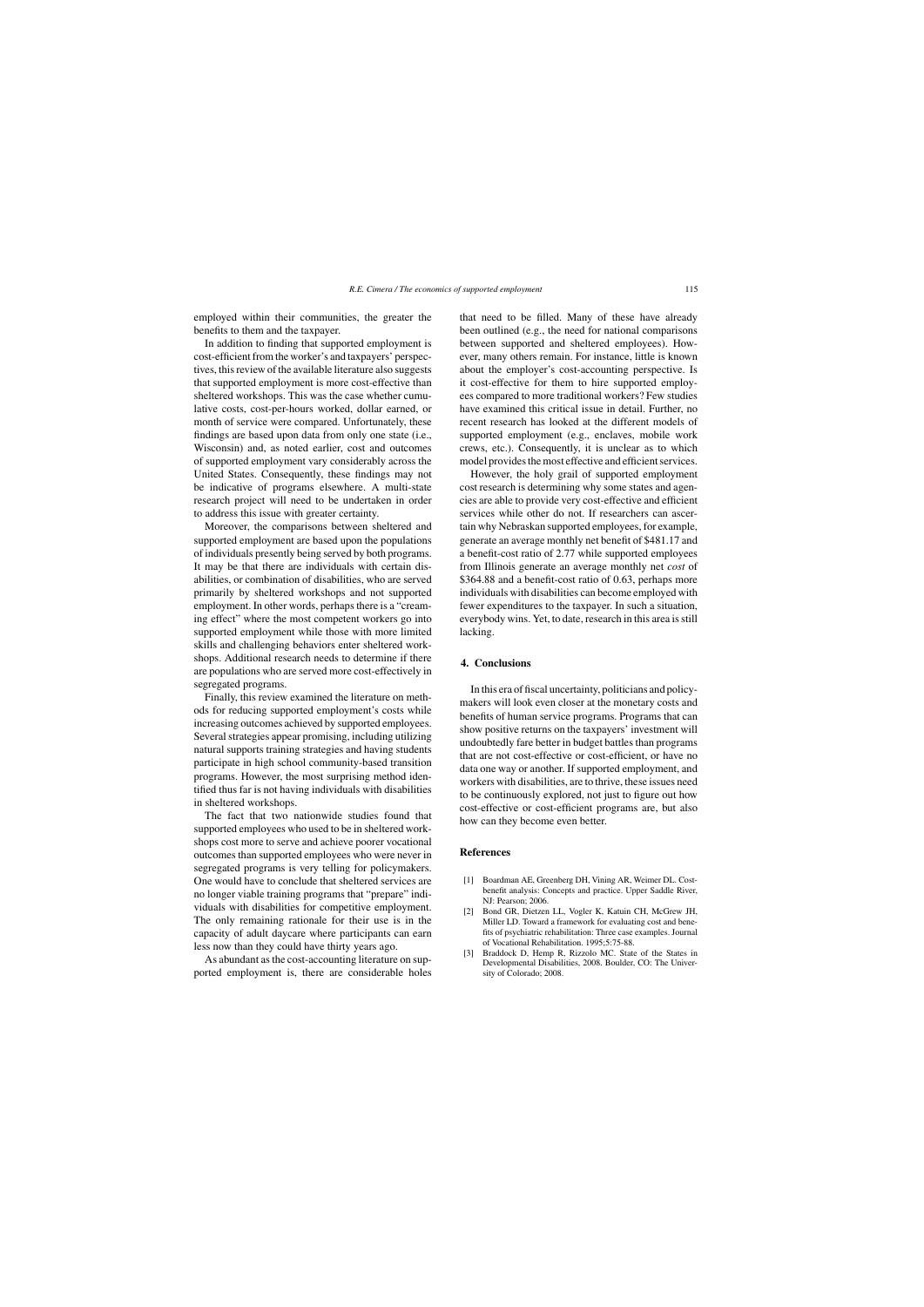- [4] Brickey M, Campbell K. Fast food employment for moderately and mildly retarded adults: The McDonald's project. Mental Retardation. 1981;19:113-6.
- [5] Cho DW, Schuermann AC. Economic costs and benefits of private gainful employment of the severely handicapped. Journal of Rehabilitation. 1980;46(4):28-32.
- [6] Cimera RE. Does Being in Sheltered Workshops Improve the Employment Outcomes of Supported Employees with Intellectual Disabilities? Journal of Vocational Rehabilitation. 2011a;35:21-8.
- [7] Cimera RE. Supported versus sheltered employment: Cumulative costs, hours worked, and wages earned. Journal of Vocational Rehabilitation. 2011b;35.2:85-92.
- [8] Cimera RE. Can community-based high school transition programs improve the cost-efficiency of supported employment? Career Development for Exceptional Individuals. 2010a;33(1):4-12.
- [9] Cimera RE. The national cost-efficiency of supported employees with intellectual disabilities: 2002 to 2007. American Journal on Intellectual and Developmental Disabilities. 2010b;115:19-29.
- [10] Cimera RE. The national cost-efficiency of supported employees with intellectual disabilities: The worker's perspective. Journal of Vocational Rehabilitation. 2010c;33: 123-31.
- [11] Cimera RE. Supported employment's cost-efficiency to taxpayers: 2002 to 2007. Research and Practice for Persons with Severe Disabilities. 2009a;34:13-20.
- [12] Cimera RE. The national costs of supported employment to vocational rehabilitation: 2002 to 2006. Journal of Vocational Rehabilitation. 2009b;30:1-10.
- [13] Cimera RE. The cost-trends of supported versus sheltered employment. Journal of Vocational Rehabilitation. 2008;28:15-20.
- [14] Cimera RE. The cost-effectiveness of supported employment and sheltered workshops in Wisconsin: FY 2002-2005. Journal of Vocational Rehabilitation. 2007a;26:153-8.
- [15] Cimera RE. The cumulative cost-effectiveness of supported and sheltered employees with mental retardation. Research and Practice for Persons with Severe Disabilities. 2007b;32(4):247-52.
- [16] Cimera RE. Utilizing natural supports to reduce the costs of supported employment. Research and Practice for Persons with Severe Disabilities. 2007c;32(3):1-6.
- [17] Cimera RE. Utilizing coworkers as "natural supports": Evidence on cost-efficiency, job retention, and other employment outcomes. Journal of Disability Policy Studies. 2001;11:194- 201.
- [18] Cimera RE. The cost-efficiency of supported employment programs: A literature review. Journal of Vocational Rehabilitation. 2000;14:51-61.
- [19] Cimera RE, Oswald G. An exploration of the costs of services funded by vocational rehabilitation. Journal of Rehabilitation. 2009;75:18-26.
- [20] Cimera RE, Burgess S. Do adults with autism benefit monetarily from working in their communities? Journal of Vocational Rehabilitation. 2011;34:173-80.
- [21] Cimera RE, Rusch FR. Empirical evidence on the long-term effectiveness of supported employment: A literature review. In: Glidden, LM, editors. International Research on Mental Retardation (Vol. 22). San Diego: Academic Press; 1999. pp. 175-226.
- [22] Cimera RE, Wehman P, West M, Burgess S. Do sheltered workshops enhance employment outcomes for adults with

autism spectrum disorder? Autism: The International Journal of Research and Practice. 2011;16(1):87-94.

- [23] Conley, R. The economics of mental retardation. Baltimore: John Hopkins; 1973.
- [24] Conley RW, Rusch FR, McCaughrin WB, Tines J. Benefits and costs of supported employment: An analysis of the Illinois supported employment project. Journal of Applied Behavior Analysis. 1989;22:441-7.
- [25] Federal Register. Developmental Disabilities Assistance and Bill of Rights Act (Public Law 98-527), Washington, DC: US, Government Printing Office; 1984.
- [26] Hill M, Wehman P. Cost benefit analysis of placing moderately and severely handicapped individuals in competitive employment. Journal of the Association for the Severely Handicapped. 1983;8:30-8.
- [27] Hill ML, Banks PD, Handrich RR, Wehman PH, Hill JW, Shafer MS. Benefit-cost analysis of supported competitive employment for persons with mental retardation. Research in Developmental Disabilities. 1987;8:71-89.
- [28] Hill ML, Wehman PH, Kregel J, Banks PD, Metzler HMD. Employment outcomes for people with moderate and severe disabilities: An eight-year longitudinal analysis of supported competitive employment. Journal of the Association for the Severely Handicapped. 1987;12:182-9.
- [29] Jaeger J, Berns S, Douglas E, Creech B, Glick B, Kane J. Community-based vocational rehabilitation: Effectiveness and cost impact of a proposed program model. Australian and New Zealand Journal of Psychiatry. 2006;40:452-61.
- [30] Johnston MV. Cost-benefit methodologies in rehabilitation, In: Fuhrer, editor. Rehabilitation outcomes: Analysis and measurement. Baltimore: Brookes; 1987. pp. 99-113.
- [31] Knapp SF. Financial implications of half- and full-time employment for persons with disabilities: A response to Schloss, Wolf, and Schloss. Exceptional Children. 1988;55:181.
- [32] Kregel J, Wehman P, Banks PD. The effects of consumer characteristics and type of employment model on individual outcomes in supported employment. Journal of Applied Behavior Analysis. 1989;22:407-15.
- [33] Kregel J, Wehman P, Revell G, Hill J, Cimera R. Supported employment benefit-cost analysis: Preliminary findings. Journal of Vocational Rehabilitation. 2000;14:153-61.
- [34] Lam CS. Comparison of sheltered and supported work programs: A pilot study. Rehabilitation Counseling Bulletin. 1986;30(2):66-82.
- [35] Latimer EA. Economic impacts of supported employment for persons with severe mental illness. Canadian Journal of Psychiatry. 2001;46:496-505.
- [36] Lawhead R. (2005, October). Testimony to the Senate HELP Committee. Retrieved October 8, 2008, from http://help.senate.gov/Hearings/2005 10 20/Lawhead.pdf.
- [37] Lewis DR, Johnson DR, Bruininks RH, Kallsen LA, Guillery RP. Is supported employment cost-effective in Minnesota? Journal of Disability Policy Studies. 1992;3:67-92.
- [38] McCaughrin WB, Ellis WK, Rusch FR, Heal LW. Costeffectiveness of supported employment. Mental Retardation. 1993;31:41-8.
- [39] McCaughrin WB, Rusch FR, Conley RW, Tines J. A benefitcost analysis of supported employment in Illinois: The first two years. Journal of Developmental and Physical Disabilities. 1991;3:129-45.
- [40] NASDDS & HSRI. Annual Summary Report 2007- 2008. National Core Indicators. Washington, DC: Authors; 2009.